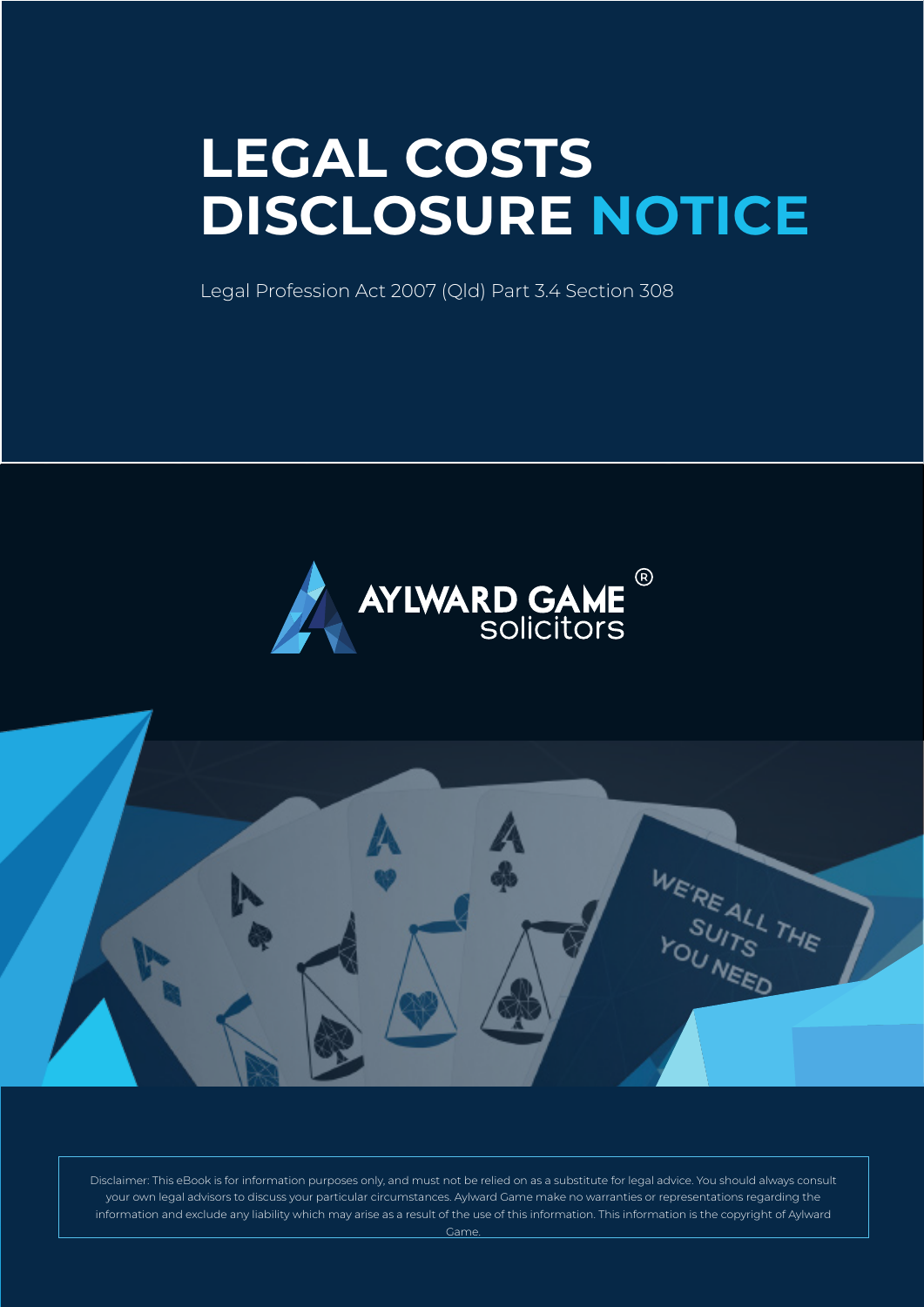# 20 MINUTE CONSULTATION

Do you want to know our legal costs disclosure notice? We provide a completely confidential, no obligation, free 20-minute appointment to discuss your unique situation and legal options.

Call us now on (07) 3236 0001 and you can start to build some certainty and direction in this stressful and unsettling time.

# FIXED FEE APPOINTMENT

As an alternative to the 20 minute consultation, we offer an initial appointment for up to 2 hours for a fixed fee of \$440 (inc GST).

This longer appointment enables us to obtain more comprehensive information from you and provide you with more comprehensive information relevant to your circumstances.



| <b>Brisbane office</b>                                                   | <b>Gold Coast office</b>                | <b>Sunshine Coast office</b>                              |
|--------------------------------------------------------------------------|-----------------------------------------|-----------------------------------------------------------|
| office<br>07 3236 0001                                                   | 07 5655 4474<br>office                  | 1800 217 217<br>office                                    |
| United Service Club<br>4th Floor, 183 Wickham Terrace<br>Brisbane Q 4000 | 2/20 Grice Ave<br>Paradise Point Q 4216 | T2.101 The Hive<br>55 Plaza Parade<br>Maroochydore Q 4558 |
| GPO BOX 1257, Brisbane QLD 4001                                          | PO BOX 229Paradise Point Q 4216         | GPO BOX 1257, Brisbane QLD 4001                           |
| toll free 1800 217 217                                                   | aylwardgame.com.au                      | mail@aylwardgame.com.au                                   |



LIABILITY LIMITED BY A SCHEME APPROVED UNDER PROFESSIONAL STANDARDS LEGISLATION | ABN 37 634 159 041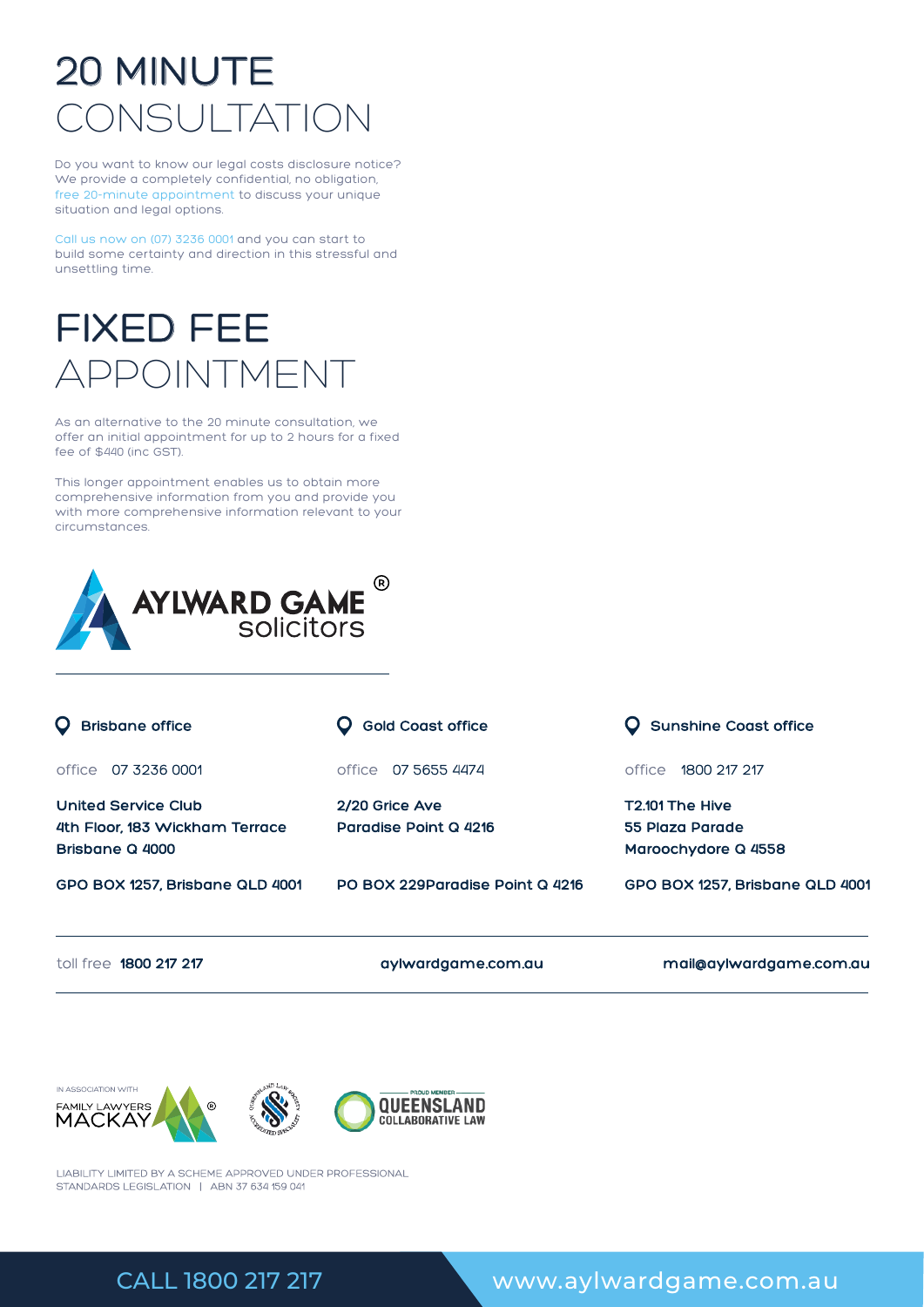# LEGAL COSTS DISCLOSURE NOTICE

Legal Profession Act 2007 (Qld) Part 3.4 Section 308

#### **TABLE OF CONTENTS**



#### **Disclaimer:**

Aylward Game Solicitors do not guarantee, and accepts no legal responsibility whatsoever (including negligence) arising from or in connection to, the accuracy, reliability, currency, correctness or completeness of any part of this material. Users mustexercise their own skill and care with respect to their use of the information contained in this material.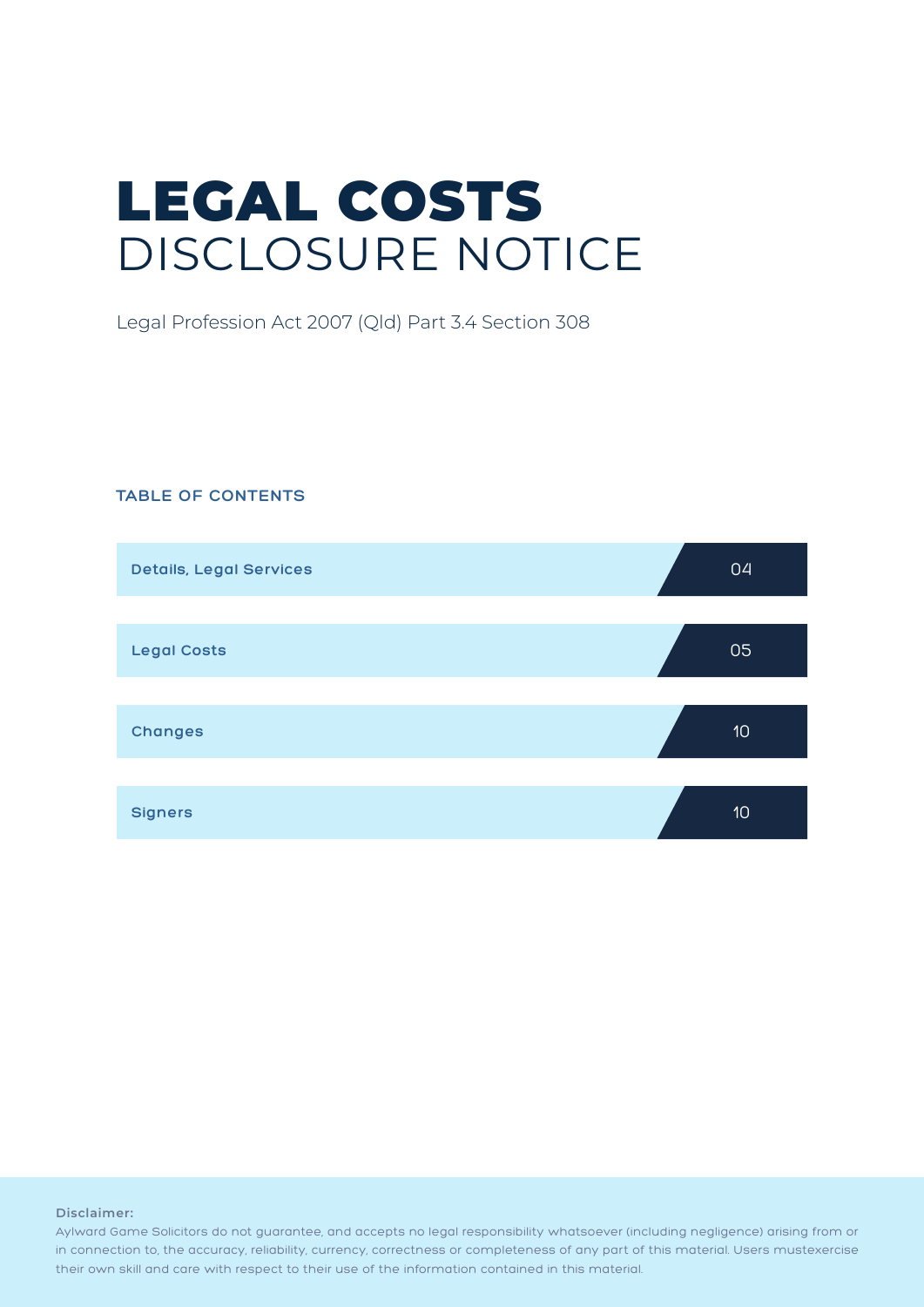# FROM

#### LAW PRACTICE (or "we", "us" and "our")

| NAME: | <b>Aylward Game Solicitors Pty Ltd</b> |
|-------|----------------------------------------|
| ABN:  | 37 634 159 041                         |

### TO

CLIENT (or "you" and "your")

| NAME: |  |
|-------|--|
| ABN:  |  |

#### ASSOCIATED THIRD PARTY PAYER: (or "Associate")

| NAME: |  |
|-------|--|
| ABN:  |  |

## LEGAL SERVICES

#### MATTER TYPE

| Conveyancing                 | <b>Banking and Finance</b> | <b>Employment Law</b>  |
|------------------------------|----------------------------|------------------------|
| <b>Civil Litigation</b>      | <b>Family Law</b>          | <b>Immigration Law</b> |
| <b>Commercial Litigation</b> | <b>Wills and Estates</b>   | Other                  |
| Commercial                   |                            |                        |

WORK (Allowing for total professional time up to but not exceeding ...... hours).

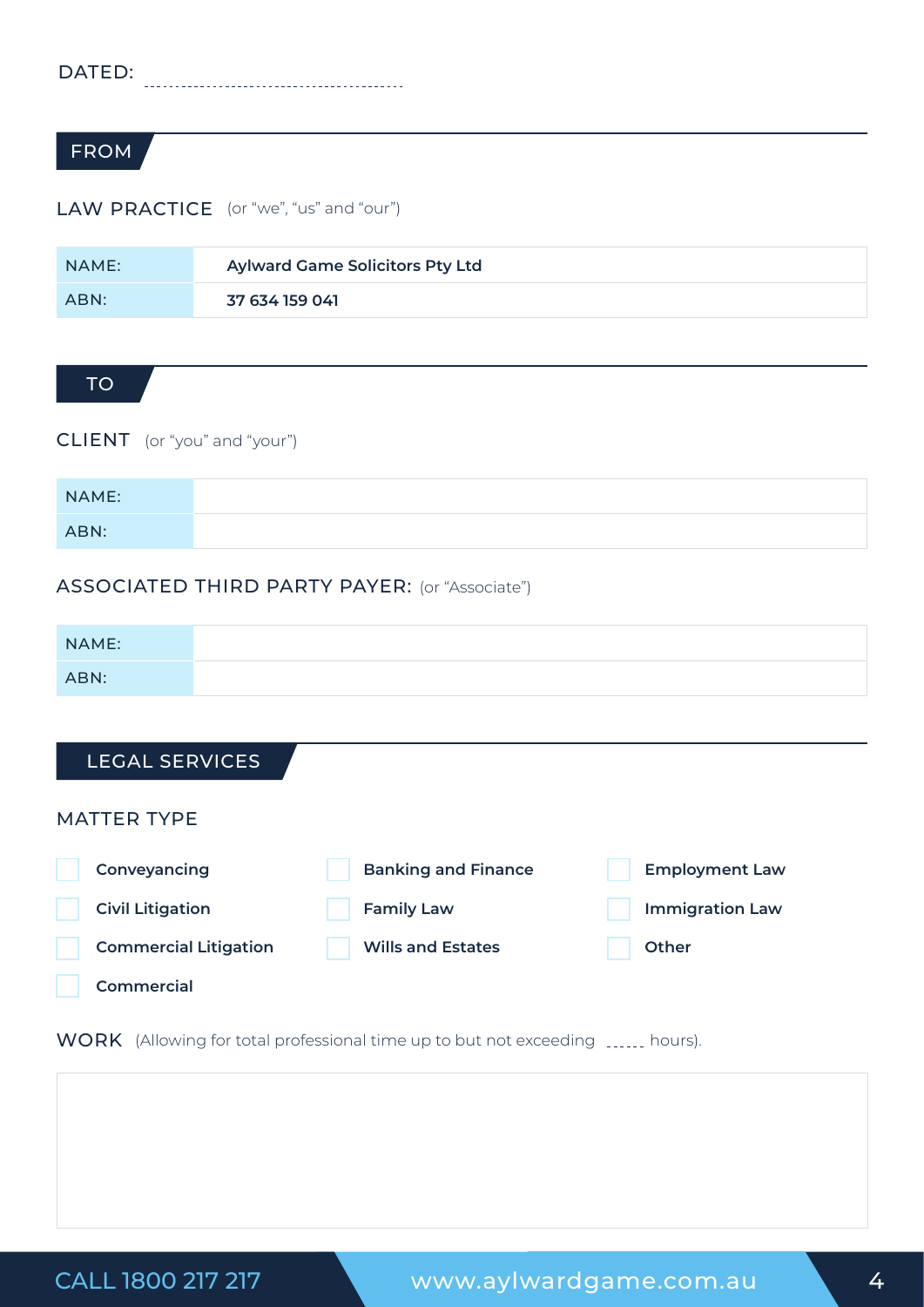#### PERSONS PERFORMING THE WORK

NOTE: all work undertaken by paralegals, law clerks and secretarial and administrative staff will be supervised by a solicitor.

| PRIMARY CONTACT   | The work will principally be undertaken by: Mark Game - Legal Practice Director.                                                                                                                                                                                               |
|-------------------|--------------------------------------------------------------------------------------------------------------------------------------------------------------------------------------------------------------------------------------------------------------------------------|
| <b>SUPERVISOR</b> | The Primary Contact will be supervised by: Mark Game - Legal Practice Director.                                                                                                                                                                                                |
| <b>ASSISTANTS</b> | The Primary Contact may be assisted in undertaking the work (as and when determined by<br>the Primary Contact and/or the Supervisor) by all other partners, solicitors, paralegals, law<br>clerks and secretarial staff employed or otherwise engaged by us from time to time. |

LEGAL COSTS

# YOUR RIGHTS IN RELATION TO LEGAL COSTS

s.308(1)(b)(i)-(iv), (g), (i) & (l) LPA, S.315 LPA, S.317 LPA

| To negotiate a legal costs agreement with us.                                                                                  |
|--------------------------------------------------------------------------------------------------------------------------------|
| To receive a bill from us.                                                                                                     |
| To request an itemized bill after you receive a lump sum bill from us                                                          |
| To request written reports about the progress of your matter and/or the costs incurred in your matter.                         |
| To apply for costs to be assessed within 12 months if you are unhappy with our costs (see "If you dispute legal costs" below). |
| To accept or reject any offer made by us for an interstate costs law to apply to your matter (see "Governing law" below).      |
| To notify us that you require an interstate costs law to apply to your matter (see "Governing law" below).                     |
| To be notified of any substantial change in the matters disclosed in this Legal Costs Disclosure Notice.                       |

### GOVERNING LAW

S.308(1)(k) & (l) LPA

| The law of Queensland will apply to the proposed Legal Costs Agreement.                                                                                                                                                                                                                                                      |
|------------------------------------------------------------------------------------------------------------------------------------------------------------------------------------------------------------------------------------------------------------------------------------------------------------------------------|
| You have the right enter into a costs agreement with us on the basis that a corresponding law of another State or Terri-<br>tory is applicable such as where the legal services are or will be completely or primarily provided in, or where the matter<br>has a substantial connection with, that other State or Territory. |
| You have the right in certain circumstances to notify us in writing in accordance with the time limits of the correspond-<br>ing law that you require the law of another jurisdiction to apply.                                                                                                                              |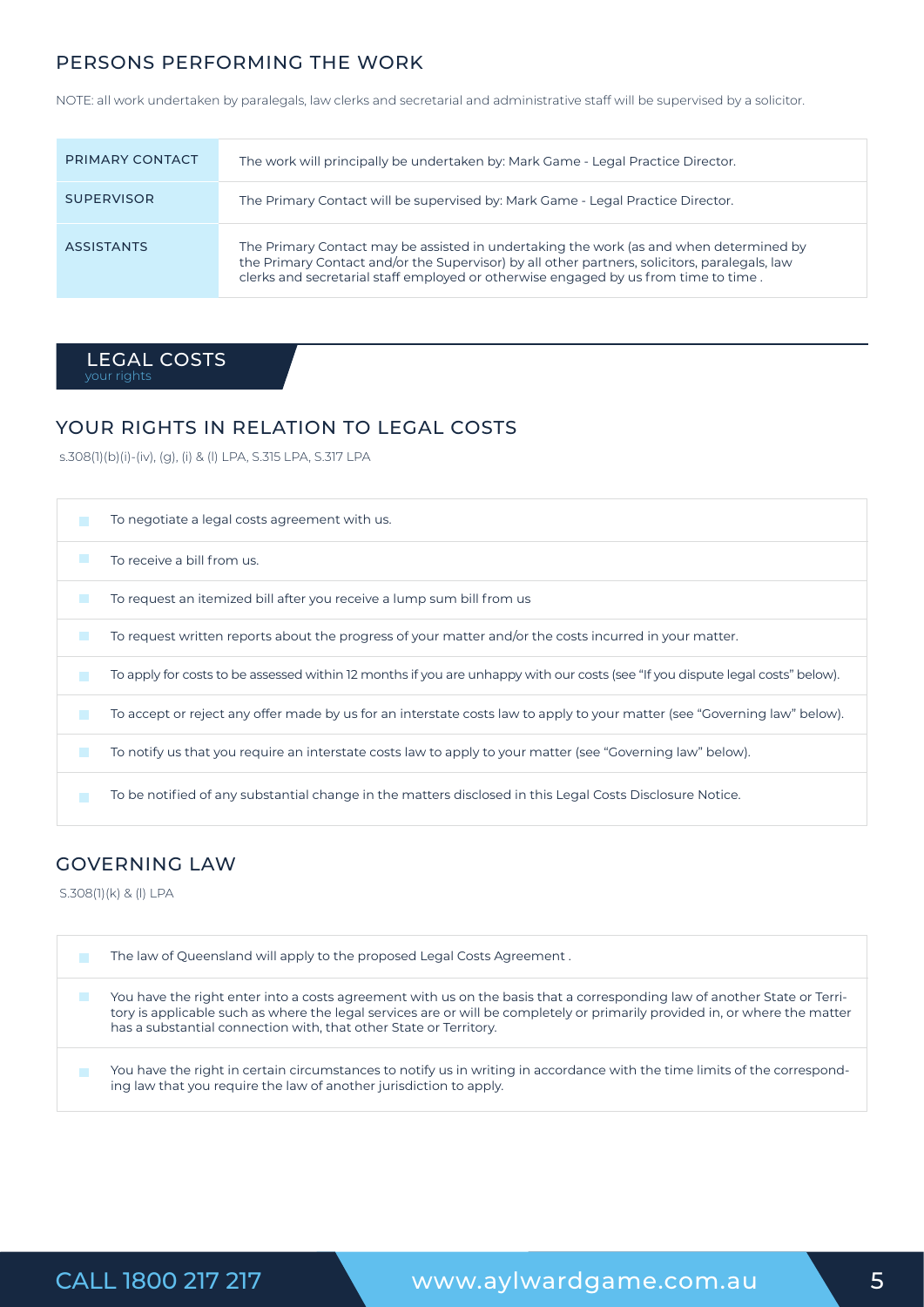### YOUR RIGHTS IF YOU DISPUTE LEGAL COSTS

S.308(1)(i) LPA



### FOR MORE INFORMATION

This Legal Costs Disclosure Notice provides you with information about our legal services, the cost of those services and your rights. For more information about your rights, please read the facts sheet titled 'Legal Costs – your right to know'. You can ask us for a copy, or obtain it from the Queensland Law Society Inc. or download it from their website at **www.qls.com.au.**

# PROFESSIONAL FEES (FIXED FEE)

S.308(1)(a) LPA



### PROFESSIONAL CHARGES

S.308(1)(a) LPA

Fees for the cost of services we use or supply on your behalf of and incidental to us performing the Work.

A rate of up to 5% of the total hourly rates charged on each Tax Invoice for postage (including express postage), photocopying, incoming and outgoing facsimiles, incoming and outgoing emails, outgoing telephone costs, and any other general office administration, file maintenance and storage costs.

### PROFESSIONAL FEES (CLOSED FILE CHARGES)

S.308(1)(a) LPA

If your file has been maintained by us in hard copy form it will be stored by us for seven (7) years from completion of the Work and these fees are charged if after placed in storage you require your file to be retrieved and/or the whole or any part of it released to you. That is, these fees continue to apply after the Work is completed and/or the proposed Legal Costs Agreement is terminated.

RETRIEVAL FEE

Actual cost incurred by us from our Storage Facility provider.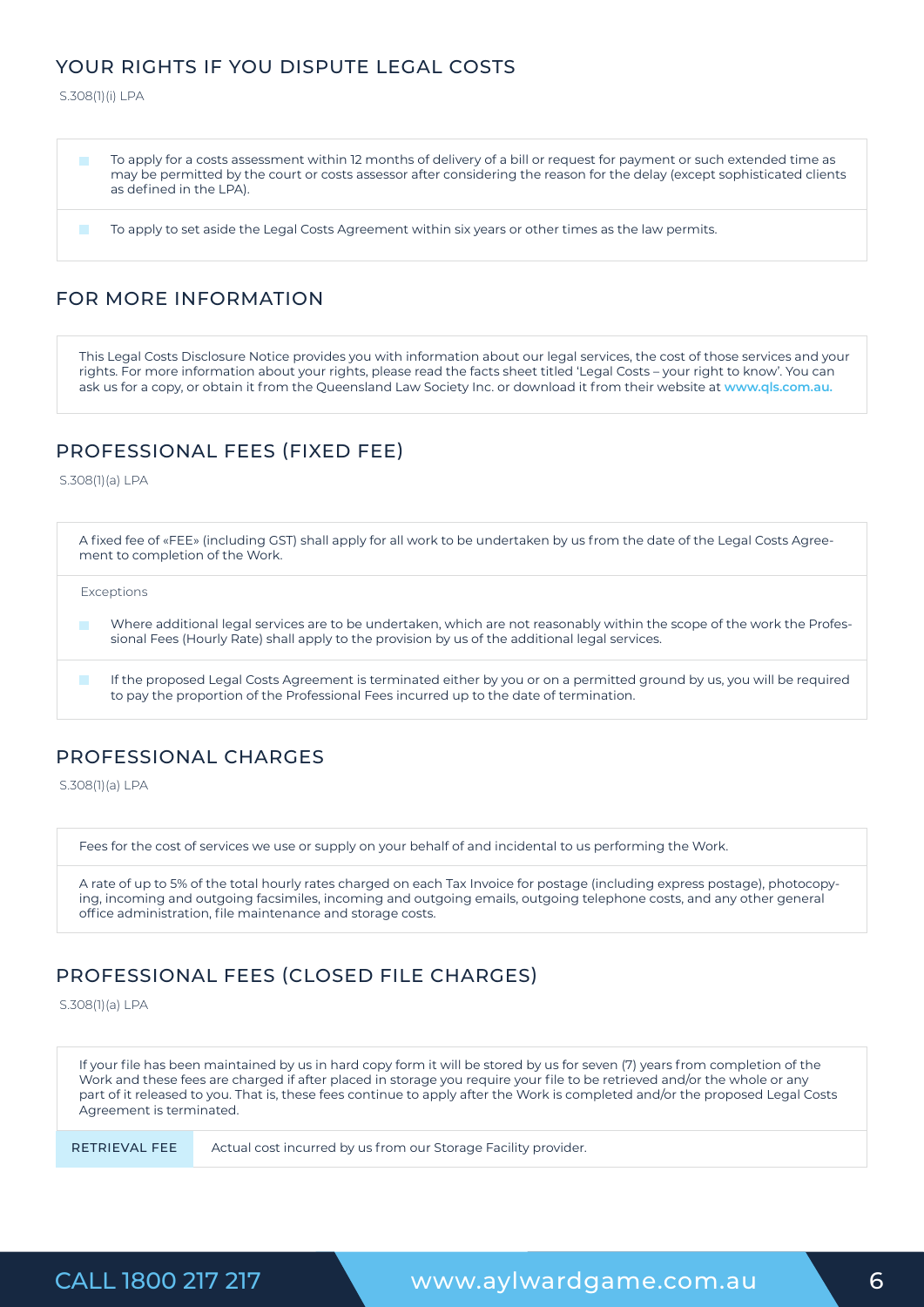#### DISBURSEMENTS

Including but not limited to other law practices fees (example; barrister's fees and agents fees), search fees, enquiry fees, courier fees, the costs of expert consultants, the cost of obtaining medical and other expert reports, court filing fees, Department of Natural Resources and Water and other government department lodgment fees, banking charges, government revenue charges, postage, process servers and investigators, external consultants, travel expenses and accommodation costs, witness fees and expenses and transcript charges.

At cost (including GST)

NOTE

- 1. We will inform you of these disbursements as well as any other payments required to be made, as soon as is reasonably practicable.
- 2. If we propose to engage another law practice on your behalf to provide specialist advice or services (e.g. a barrister) you will be advised.

# APPLICABLE SCALES FIXED BY LEGISLATION

#### S.308(1)(a) LPA

Scales of fees fixed by legislation that are applicable to legal costs to be charged pursuant to the proposed Legal Costs Agreement are If a scale fixed by legislation is applicable we will provide you with a copy on request. Supreme Court Scale Nil applicable

# HOW CLIENT/ASSOCIATE TO BE CHARGED

S.308(1)(a) LPA

| <b>FEE OPTION 1</b> | Professional Fees (Hourly Rate) + Professional Costs + Professional Fees (Closed File Costs) +<br>Disbursements. |
|---------------------|------------------------------------------------------------------------------------------------------------------|
| FEE OPTION 2        | Professional Fees (Fixed Fee) + Professional Costs + Professional Fees (Closed File<br>Costs) + Disbursements.   |

# ESTIMATE OF TOTAL LEGAL COSTS

S.308(1)(c) LPA

| This estimate of the range of total legal costs is based on the information available to us at this time and may change when<br>more information is available. It is an estimate, not a quotation and subject to change. |                              |                 |                 |         |  |
|--------------------------------------------------------------------------------------------------------------------------------------------------------------------------------------------------------------------------|------------------------------|-----------------|-----------------|---------|--|
| <b>Professional Fees (Hourly Rate)</b>                                                                                                                                                                                   |                              |                 | From $$$ To $$$ |         |  |
| <b>Professional Fees (Fixed Fee)</b>                                                                                                                                                                                     |                              |                 |                 |         |  |
| <b>Professional Charges</b>                                                                                                                                                                                              |                              | From \$         | <b>To</b> \$    |         |  |
| Disbursements (estimated)                                                                                                                                                                                                |                              | From \$         |                 | To \$   |  |
|                                                                                                                                                                                                                          | <b>TOTAL (including GST)</b> | From $\sqrt{5}$ |                 | $To \S$ |  |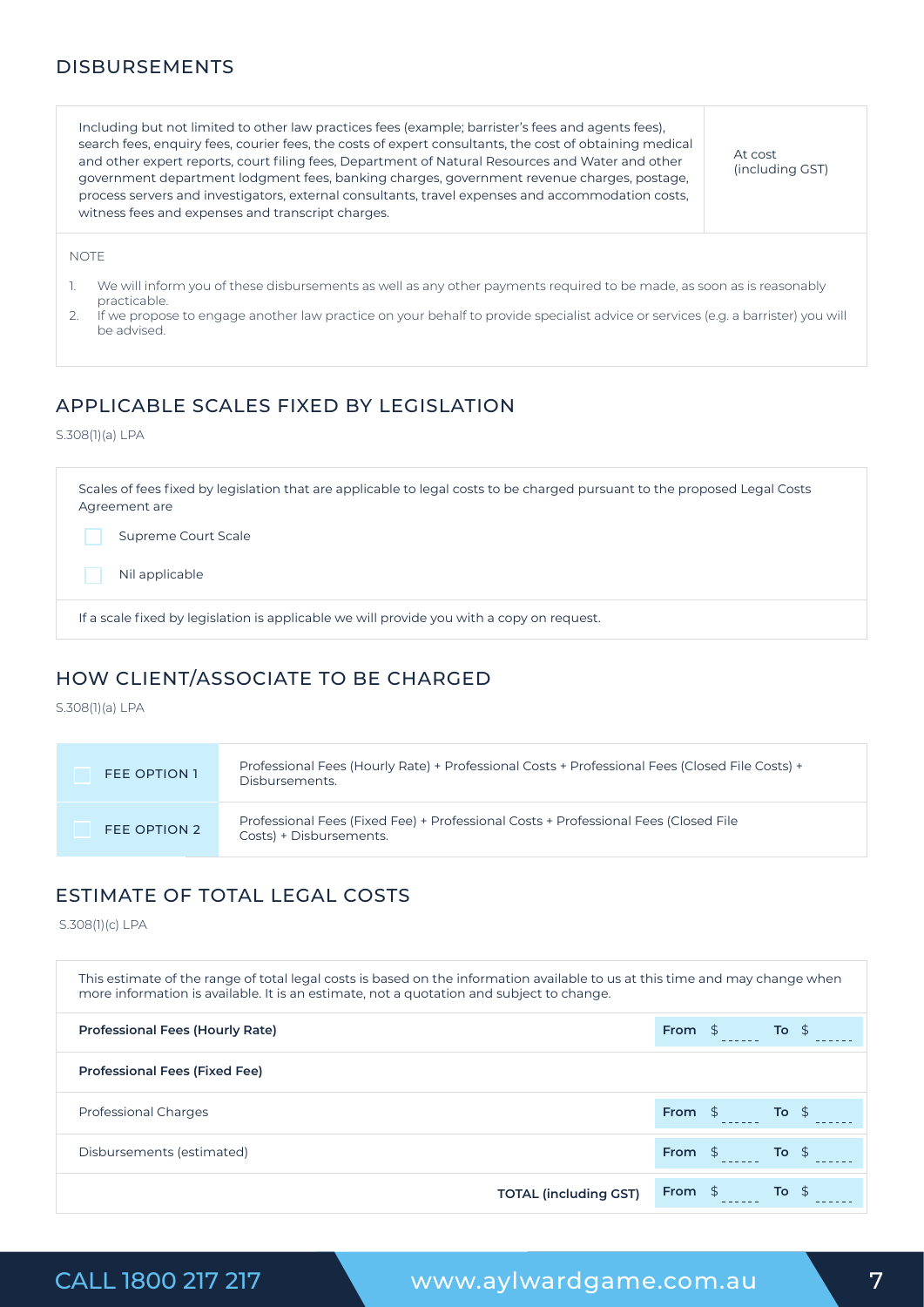#### MAJOR VARIABLES LIKELY TO AFFECT ESTIMATE OF TOTAL LEGAL COSTS

S.308(1)(c) LPA

The total professional time taken to complete the matter exceeds hours. AND any other disbursements that may need to be incurred.

# ESTIMATE OF RANGE OF LEGAL COSTS RECOVERABLE OR PAYABLE (LITIGATION MATTERS ONLY)

S.308(1)(f) LPA S.308(4)(a) LPA

If court proceedings are taken on your behalf:

the court may order that you pay another party's costs (for example, if you lose the case). **College** 

the court may order the other party to pay your costs (for example, if you win the case) and, as a general rule, this will not necessarily cover the whole of the legal costs you are liable to pay us.

in the event the court orders you to pay costs, the court ordered costs are payable by you to the other party in addi- $\mathcal{L}^{\mathcal{L}}$ tion to the costs liable to be paid pursuant to the propose Legal Costs Agreement.

# **Legal Costs that may be recoverable if litigation successful Legal Costs that may be payable if litigation unsuccessful** Professional Fees (Hourly Rate) Professional Charges Professional Fees (Closed File Costs) Professional Fees (Closed File Costs) Disbursements Disbursements Professional Fees (Fixed Fee) **From 50% To 70% From 50% To 70% From 50% To 70% From 0% To 0% From 50% To 70% From 90% To 100% From 90% To 100%**

#### **Jurisdiction in which litigation to be conducted**

General rule that successful party may recover costs.

General rule that each party bears own costs.

If your case is to be resolved by alternate dispute resolution, prior to any agreement resolving the matter this firm will provide you with a reasonable estimate of our costs payable by you on settlement, a reasonable estimate of the costs you may obtain from the other party at trial if the matter proceeded to trial and the outcome is favourable to you or a reasonable estimate of the costs you may have to pay the other party if the matter proceeded to trial and the outcome is not favourable to you.

NOTE:

- 1. It is not possible at this time to provide an accurate percentage or amount of costs recoverable or payable and the ranges given are merely estimates.
- 2. Despite the general rule costs may not be recovered or may be payable as the case may be.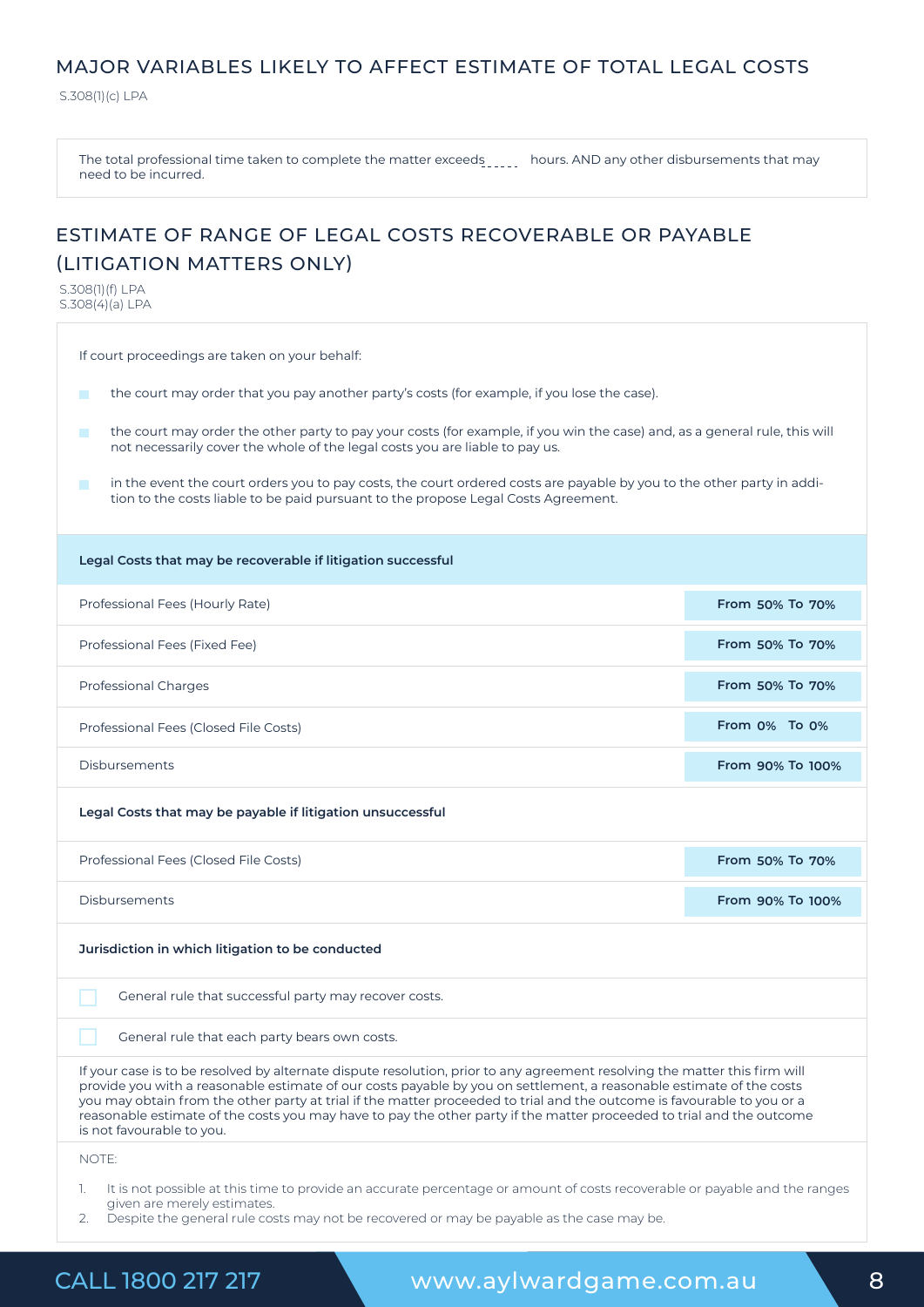### **GST**

All Professional Fees and Disbursements (including estimates) in this Legal Costs Disclosure Notice are GST inclusive unless otherwise stated to be exclusive of GST. You will pay us an additional amount on account of any GST which we are liable to pay as a result of any supply we make to you.

#### BILLING

S.308(1)(d) & (e) LPA S.317 LPA

#### Billing intervals

Fortnightly and at conclusion of matter or otherwise agreed in writing by prior arrangements.

#### NOTE:

1. Fortnightly bills may be given or sent to you at fortnightly intervals from the date of receipt of your initial instructions.

#### Payment terms

Bills are due and payable on receipt

#### NOTE:

1. On the date we give personally, fax or email, or 2 days after we post a Bill to you.

#### Interest Rate on Unpaid Bills

If a Bill remain unpaid for seven (7) days of becoming due and payable, interest will be charged on the unpaid amount at a rate equal to the Cash Rate Target (specified by the Reserve Bank of Australia) as at the date we gave personally or send by post the unpaid Bill to you plus 2.0% per annum.

For latest Cash Rate Target see **www.rba.gov.au**

#### NOTE:

- 1. If bills are not paid in full by the end of the 7 day period, interest will be charged on the unpaid portion until paid.
- 2. Part payments will firstly be applied to accrued interest and then to the outstanding amount of the bill.

#### Legal Costs Contact



#### **Mark Game**

**Ian Field**  Legal Practice Director

Legal Practice Director

ifield@aylwardgame.com.au

mgame@aylwardgame.com.au

#### **Kate Roberts**

Legal Practice Director

kroberts@aylwardgame.com.au

#### Solicitors lien

If you do not pay our bill(s) the Legal Costs Agreement entitles the exercise of a solicitor's lien. The lien allows us to retain all your documents and funds in trust until the bill(s) is/are paid.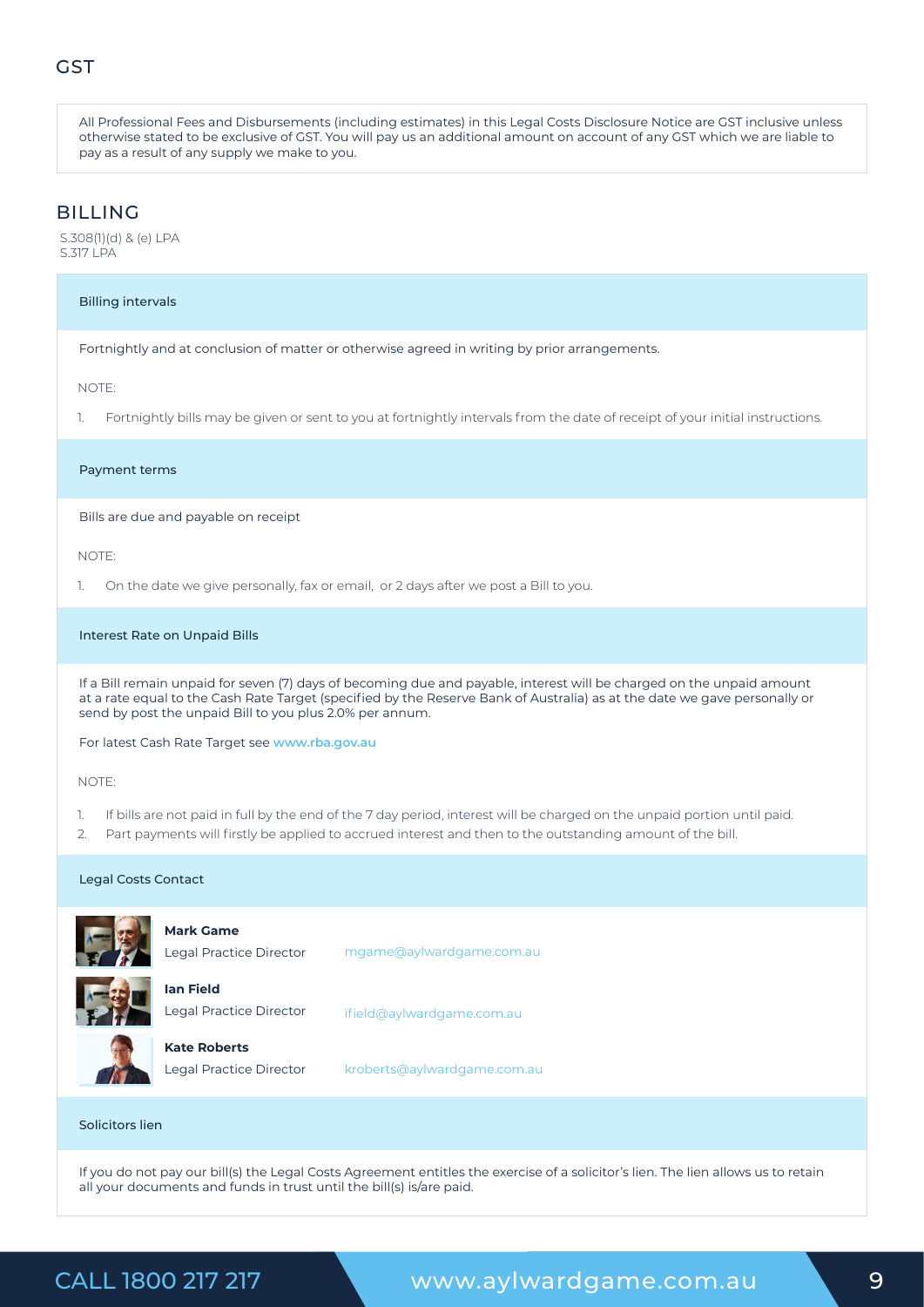#### YOUR RIGHTS

We will inform you, as soon as is reasonably practicable, of any substantial changes to anything contained in this Legal Costs Disclosure Notice.

## LEGAL SERVICES

#### ACKNOWLEDGEMENT

You and/or the Associate acknowledge that you have read and understand the contents of this Legal Costs Disclosure Notice.

#### SIGNATURES

| Date: |
|-------|
|       |